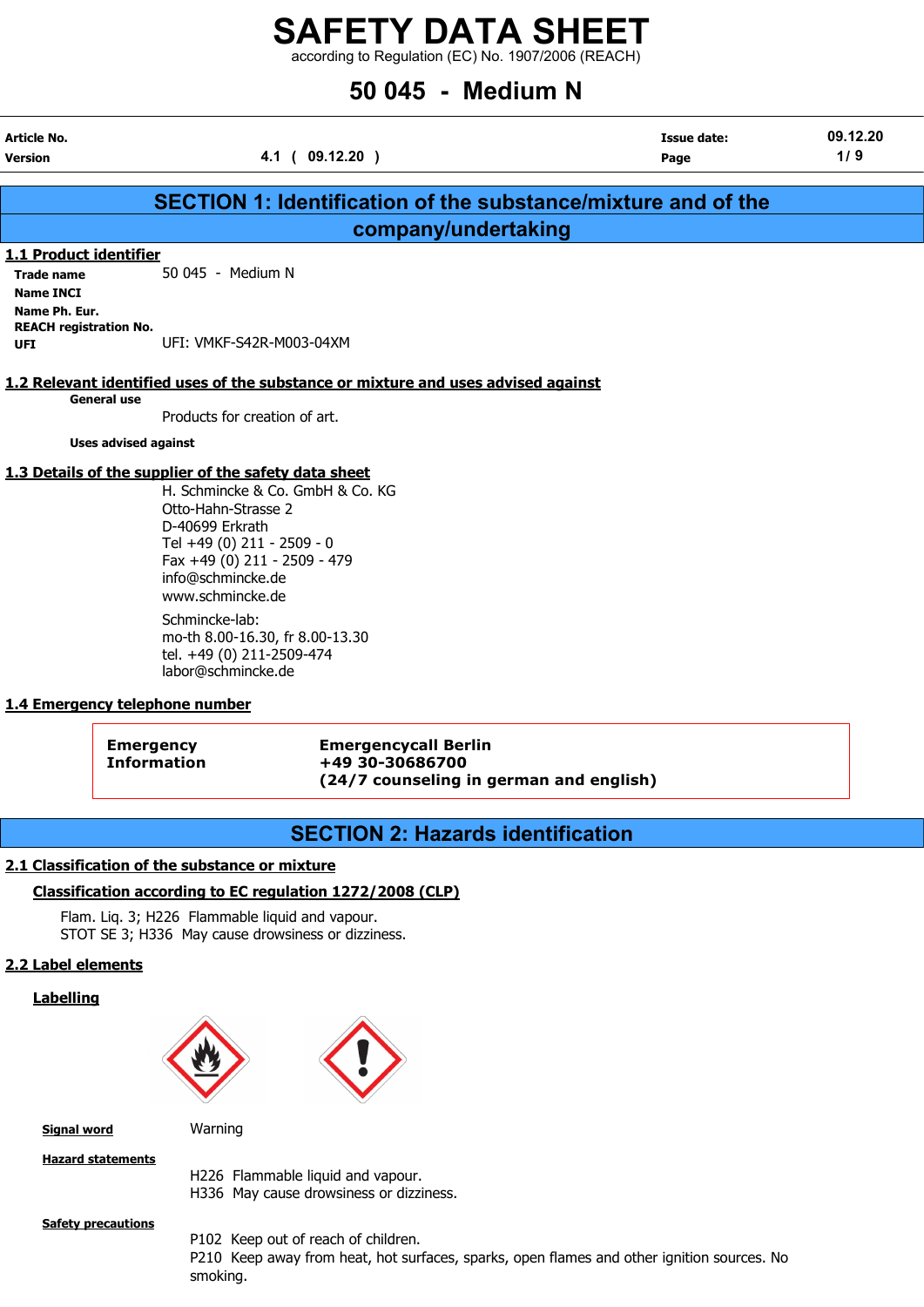according to Regulation (EC) No. 1907/2006 (REACH)

# 50 045 - Medium N

| Article No.<br><b>Version</b> | 4.1 ( 09.12.20                                                                             | <b>Issue date:</b><br>Page | 09.12.20<br>2/9 |
|-------------------------------|--------------------------------------------------------------------------------------------|----------------------------|-----------------|
|                               | P243 Take action to prevent static discharges.                                             |                            |                 |
|                               | P260 Do not breathe vapours.                                                               |                            |                 |
|                               | P280 Wear protective gloves/protective clothing.                                           |                            |                 |
|                               | P303+P361+P353 IF ON SKIN (or hair): Take off immediately all contaminated clothing. Rinse |                            |                 |
|                               | skin with water/or shower.                                                                 |                            |                 |

#### Hazard components for labelling

#### Text for labelling (CLP)

Repeated exposure may cause skin dryness or cracking. (EUH066) Contains phthalic anhydride. May produce an allergic reaction. (EUH208)

#### 2.3 Other hazards

SECTION 3: Composition / information on ingredients

#### 3.1 Substances

Chemical characterisation White spirit Alkyd resin acrylic resin CAS-Number EINECS / ELINCS / NLP EU index number Customs tariff number REACH registration No. RTECS-no. Hazchem-Code CI-Number

#### 3.2 Mixtures

Substance 1 Substance 2 naphta (petroleum), hydrotreated heavy: 25 - < 50 % naphta (petroleum), hydrotreated light: 10 - < 25 % CAS: 64742-48-9 CAS: 64742-49-0 REACH: 01-2119457273-39-xxxx REACH: 01-2119471843-32-xxx

Substance 3

naphta (petroleum), hydrotreated heavy: 2,5 - < 5,0 % CAS: 64742-48-9 REACH: 01-2119463258-33-xxx Asp. Tox. 1; H304 / Flam. Liq. 3; H226 / STOT SE 3; H336 / EUH066

Asp. Tox. 1; H304 / EUH066 Aquatic Chronic 3; H412 / Asp. Tox. 1; H304 / Flam. Liq. 3; H226 / STOT SE 3; H336 / EUH066

Additional information

SECTION 4: First aid measures

#### 4.1 Description of first aid measures

#### General information

In case of inhalation Move victim to fresh air, put at rest and loosen restrictive clothing. Seek medical attention if problems persist.

In case of skin contact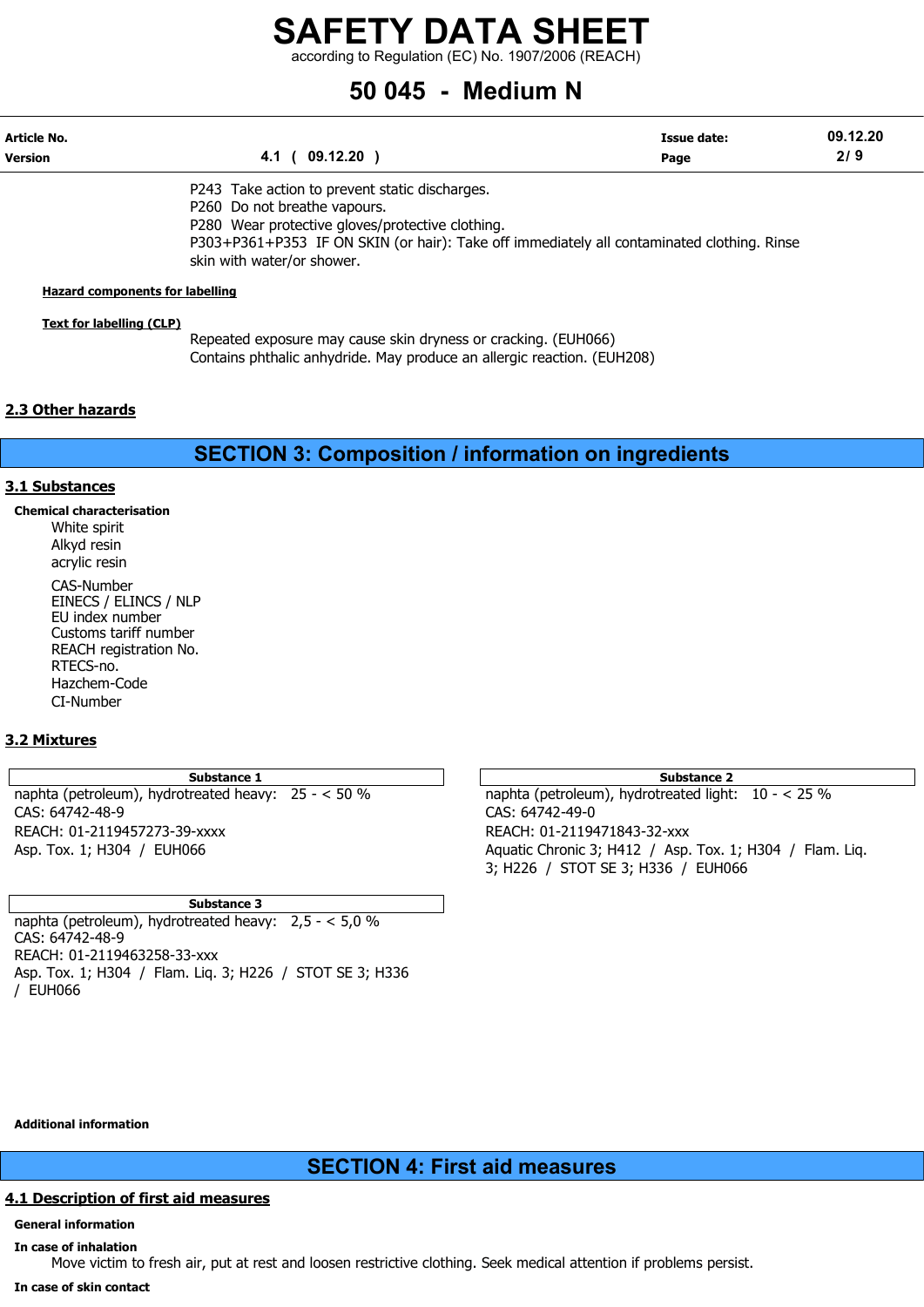according to Regulation (EC) No. 1907/2006 (REACH)

# 50 045 - Medium N

| Article No. |                | <b>Issue date:</b> | 09.12.20 |
|-------------|----------------|--------------------|----------|
| Version     | 4.1 ( 09.12.20 | Page               | 3/9      |

Thoroughly wash skin with soap and water. Seek medical attention if irritation persists.

After eye contact

Immediately flush eyes with plenty of flowing water for 10 to 15 minutes holding eyelids apart. Seek medical attention if irritation persists.

After swallowing

#### 4.2 Most important symptoms and effects, both acute and delayed

#### 4.3 Indication of any immediate medical attention and special treatment needed

## SECTION 5: Firefighting measures

#### 5.1 Extinguishing media

#### Suitable extinguishing media

This material is combustible, but will not ignite readily. Co-ordinate fire-fighting measures to the fire surroundings.

Extinguishing media which must not be used for safety reasons

#### 5.2 Special hazards arising from the substance or mixture

May form dangerous gases and vapours in case of fire.

#### 5.3 Advice for firefighters

#### Special protective equipment for firefighters

Additional information

## SECTION 6: Accidental release measures

#### 6.1 Personal precautions, protective equipment and emergency procedures

Avoid contact with skin, eyes, and clothing. Wear personal protection equipment.

### 6.2 environmental precautions

#### 6.3 Methods and material for containment and cleaning up

#### Methods for cleaning up

Collect mechanically using liquid-binding material (sand, diatomaceous earth, universal binding agents). Dispose of waste in accordance with local, state, and federal regulations.

Additional information

#### 6.4 Reference to other sections

# SECTION 7: Handling and storage

#### 7.1 Precautions for safe handling

Advices on safe handling No special measures are required.

Precautions against fire and explosion

#### 7.2 Conditions for safe storage, including any incompatibilities

Requirements for storerooms and containers

Hints on joint storage Storage class Further details

#### 7.3 Specific end use(s)

# SECTION 8: Exposure controls/personal protection

### 8.1 Control parameters

64742-48-9 naphta (petroleum), hydrotreated heavy

| DEU        | a tama<br>ם בו א |                        | $\sim$ $\sim$ $\sim$<br>, v v v<br>- J V V | 1 .III. 7 .III |  |
|------------|------------------|------------------------|--------------------------------------------|----------------|--|
| - 71<br>b٤ | $\overline{10}$  | naphta<br>(petroleum), | hvdrotreated<br>heavy                      |                |  |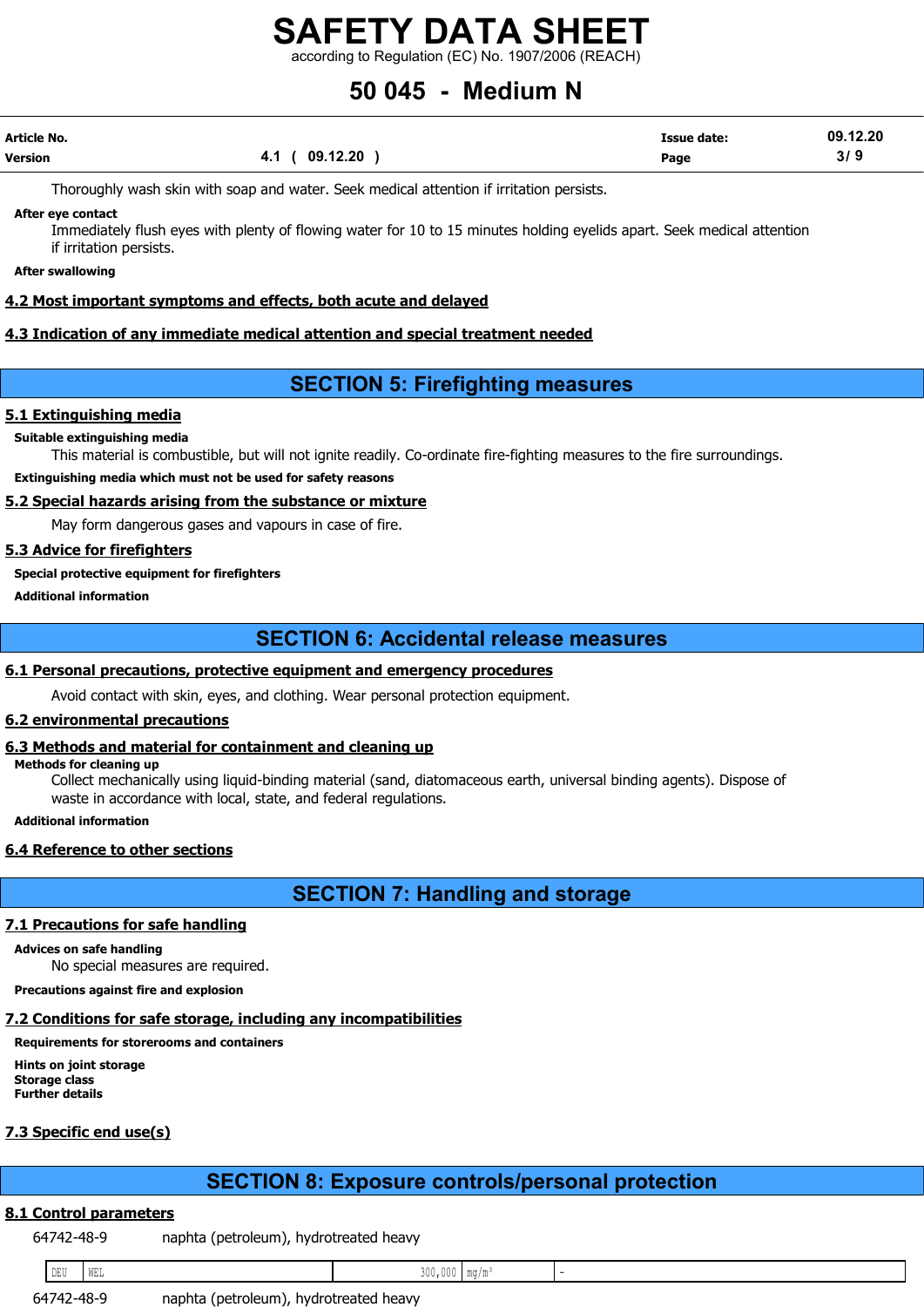# SAFETY DATA SHEET according to Regulation (EC) No. 1907/2006 (REACH)

# 50 045 - Medium N

| Article No. |                | <b>Issue date:</b> | 09.12.20 |
|-------------|----------------|--------------------|----------|
| Version     | 4.1 ( 09.12.20 | Page               | 4/9      |

| DELL'I | . tmr |  | D <sub>m</sub><br><b>IIH</b> |
|--------|-------|--|------------------------------|
| ∪ ש    | WEL   |  | . DT A                       |
|        |       |  |                              |

#### DNEL overview

64742-48-9 naphta (petroleum), hydrotreated heavy

| DNEL worker   | Long-term - inhalation, system | 1500,00000 | $\text{ma/m}^3$ |
|---------------|--------------------------------|------------|-----------------|
| DNEL worker   | Long-term - dermal, systemic e | 300,00000  | mg/kg bw/day    |
| DNEL Consumer | Long-term - oral, systemic eff | 300,00000  | mg/kg bw/day    |

#### 8.2 Exposure controls

#### Occupational exposure controls

#### Respiratory protection

With correct and proper use, and under normal conditions, breathing protection is not required.

Respiratory protection must be worn whenever the WEL levels have been exceeded.

Combination filtering device (EN 14387) Use filter type A (= against vapours of organic substances)

#### Hand protection

Qualified materials:

Nitrile rubber

Layer thickness > 0,35 mm

Breakthrough time > 480 min Ultranitril 492 - MAPA GmbH, Industriestraße 21- 25, D-27404 Zeven, Internet: www.mapa-pro.de

All information was derived in accordance with EU directive 89/686/EWG and the resultant EN 374 in cooperation with MAPA GmbH. This recommendation applies exclusively to the product and use named in Section 1. In the event of commingling or deviating conditions, contact the suppliers of CE-approved gloves. This information is abased on our current state of knowledge and describes the security standards applicable to our product for the purpose provided.

Eye protection

**Goggles** 

#### Body protection

Wear suitable protective clothing. Wash contaminated clothing prior to re-use.

General protection and hygiene measures

Handle in accordance with good industrial hygiene and safety practice. Wash hands thoroughly after handling.

## SECTION 9: Physical and chemical properties

#### 9.1 information on basic physical and chemical properties

| Form   | liauid                |
|--------|-----------------------|
| Colour | weak yellowish, clear |
| Odour  | aromatic              |

|                                        | min         | max                        |       |
|----------------------------------------|-------------|----------------------------|-------|
| Initial boiling point and              |             |                            |       |
| boiling range                          |             |                            |       |
| <b>Melting point/freezing point</b>    |             |                            |       |
| Flash point/flash point range          | 35 °C       | 45 °C                      |       |
| <b>Flammability</b>                    |             |                            |       |
| <b>Ignition temperature</b>            |             |                            |       |
| <b>Auto-ignition temperature</b>       |             |                            |       |
| <b>Explosion limits</b>                |             |                            |       |
| <b>Refraction index</b>                |             |                            |       |
| <b>PH</b>                              |             |                            |       |
| <b>Viscosity</b>                       |             |                            |       |
| <b>Viscosity</b>                       | 58 mm $2/s$ | $63 \text{ mm}^2/\text{s}$ | 40 °C |
|                                        |             |                            |       |
| Vapour pressure                        |             | $0,87$ g/ml                |       |
| <b>Density</b>                         |             |                            |       |
| Partition coefficient: n-octanol/water |             |                            |       |

Danger of explosion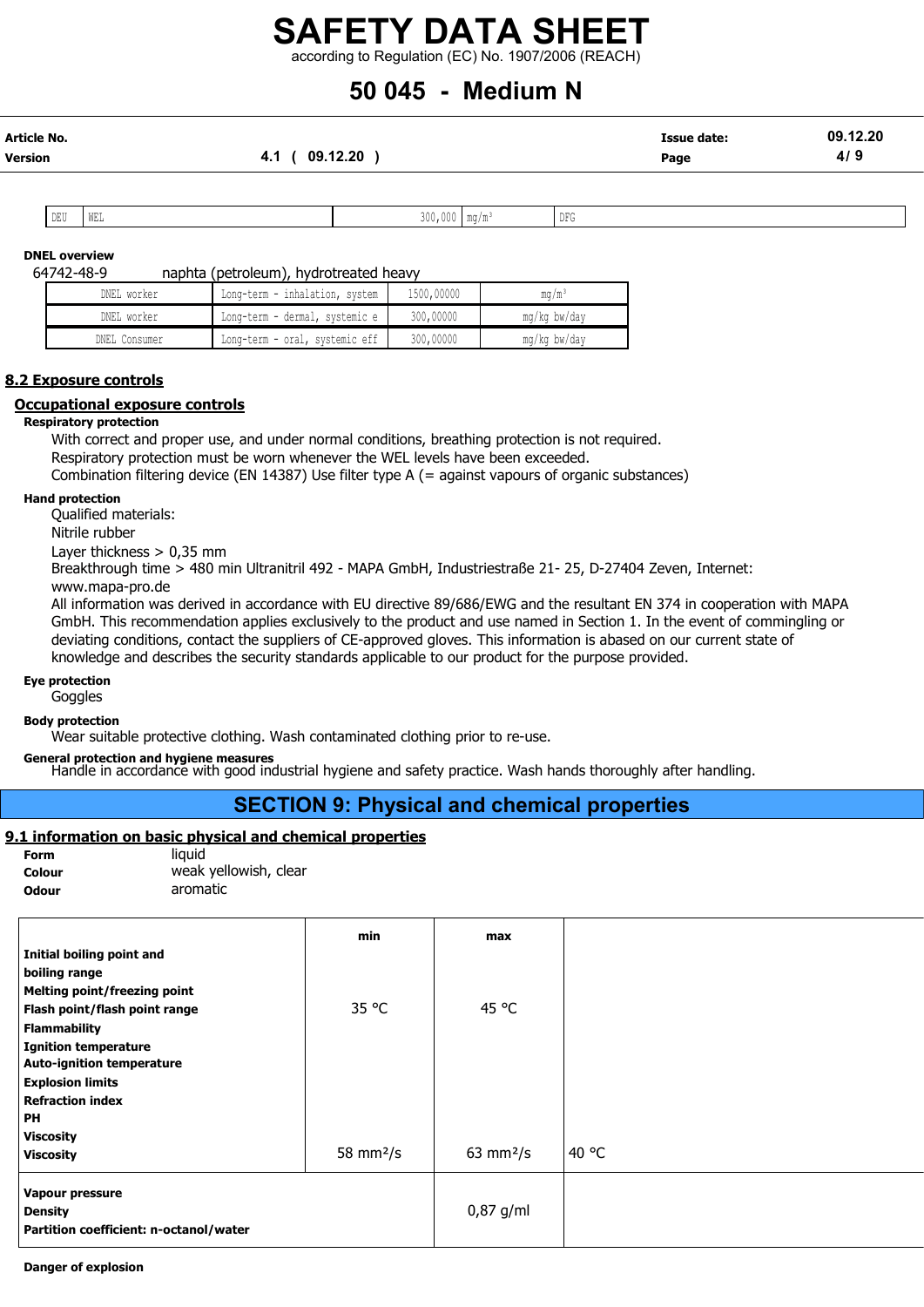according to Regulation (EC) No. 1907/2006 (REACH)

# 50 045 - Medium N

| Article No. |                   | <b>Issue date:</b> | 09.12.20 |
|-------------|-------------------|--------------------|----------|
| Version     | (09.12.20)<br>4.1 | Page               | 5/9      |

#### 9.2 Other information

SECTION 10: Stability and reactivity

10.1 Reactivity 10.2 Chemical stability 10.3 Possibility of hazardous reactions

10.4 Conditions to avoid

10.5 Incompatible materials

strong oxidizing agents

10.6 Hazardous decomposition products

# SECTION 11: Toxicological information

#### 11.1 Information on toxicological effects

#### Toxicological tests

64742-48-9 naphta (petroleum), hydrotreated heavy

| oral   | <b>TDEO</b><br>∪ ∪ ש | .<br><b>INA 6</b><br>$\sim$ | 2000,00000 | $m \sim$<br>mq/kq |  |
|--------|----------------------|-----------------------------|------------|-------------------|--|
| dermal | TDE0<br>ມມ⊍∨         | -<br>Dahhi<br>ιναυν⊥ι       | 2000,00000 | $m \sim$<br>mq/kq |  |

#### Toxicological tests

#### 64742-49-0 naphta (petroleum), hydrotreated light

| oral                    | LD50                    | n.<br>$1101 -$                | 5000,00000 | <b>MA ALL</b><br>1114 / MY |  |
|-------------------------|-------------------------|-------------------------------|------------|----------------------------|--|
| dorma<br><b>ACTIFAT</b> | T <sub>DE</sub><br>nnnn | -<br>じっトト<br><b>T/ann T L</b> | 5000,00000 | $m \sim$<br>111.U / 17.U   |  |

Toxicological tests

#### 64742-48-9 naphta (petroleum), hydrotreated heavy

| oral   | <b>TDEO</b><br>ມມ⊽ບ | $\sim$<br><b>INA 6</b>  | 5000,00000 | ma/ka |  |
|--------|---------------------|-------------------------|------------|-------|--|
| dermal | TDE0<br>ມມ⊍∨        | $ -$<br>Dahhi<br>παηητη | 5000,00000 | mg/kg |  |

Acute toxicity In case of inhalation After swallowing In case of skin contact After eye contact

#### Practical experience

#### General remarks

# SECTION 12: Ecological information

#### 12.1 Toxicity

#### Ecotoxicological effects

64742-48-9 naphta (petroleum), hydrotreated heavy

| $T \cap E \cap$<br>コンシャ                      | TT2U                       | 1000,00000 | $m \sim$<br> |  |
|----------------------------------------------|----------------------------|------------|--------------|--|
| $H = \mathcal{A} \times \mathcal{A}$<br>ロマング | $n \circ n$<br>n⊥ya⊏<br>__ | 1000,00000 | $m \sim$     |  |

#### Ecotoxicological effects

64742-49-0 naphta (petroleum), hydrotreated light

| $T \cap E$<br>カワつの | $+1$ ch<br>---                    | 100,00000 | $m \sim$<br>$11147 +$ | (48h) |
|--------------------|-----------------------------------|-----------|-----------------------|-------|
| LC50               | (Big water flea)<br>Daphnia magna | 100,00000 | $m \sim$              | (96h) |

#### Ecotoxicological effects

64742-48-9 naphta (petroleum), hydrotreated heavy

|  | ז פו<br>----<br>---- | <sup>1</sup> ,00000<br>--- | MA OH | $\sim$ viii |
|--|----------------------|----------------------------|-------|-------------|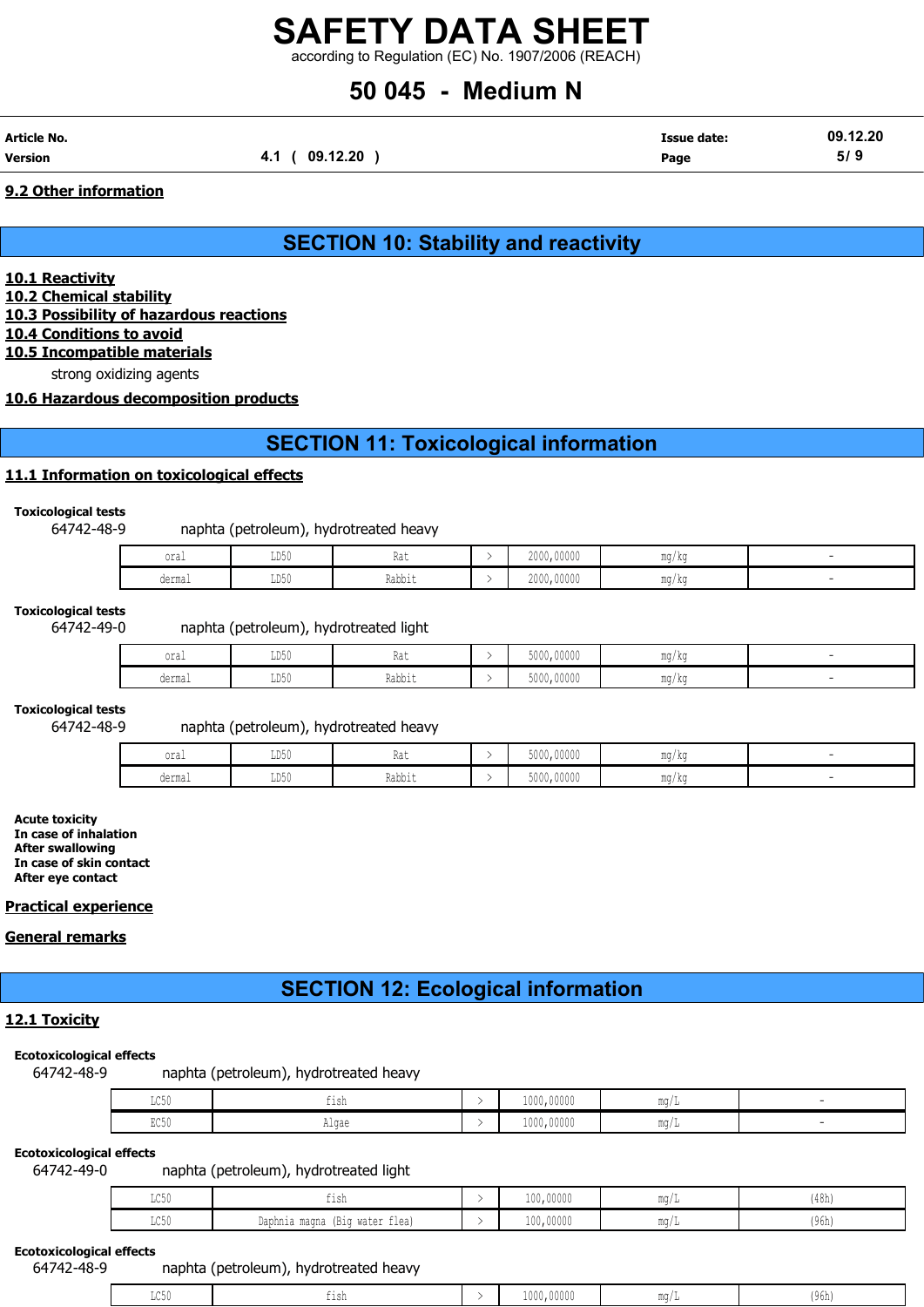according to Regulation (EC) No. 1907/2006 (REACH)

# 50 045 - Medium N

| Article No.<br><b>Version</b>                                                                                   |      | 09.12.20)<br>4.1               |            | <b>Issue date:</b><br>Page | 09.12.20<br>6/9 |
|-----------------------------------------------------------------------------------------------------------------|------|--------------------------------|------------|----------------------------|-----------------|
|                                                                                                                 | EC50 | Daphnia magna (Big water flea) | 1000,00000 | mg/L                       | (48h)           |
| <b>Aquatic toxicity</b><br><b>Water Hazard Class</b><br><b>WGK catalog number</b><br><b>General information</b> |      | 2                              |            |                            |                 |
| 12.2 Persistence and degradability<br><b>Further details</b><br>Oxygen demand                                   |      |                                |            |                            |                 |
| 12.3 Bioaccumulative potential                                                                                  |      |                                |            |                            |                 |
| <b>Bioconcentration factor (BCF)</b><br>Partition coefficient: n-octanol/water                                  |      |                                |            |                            |                 |

12.4 Mobility in soil

No data available

#### 12.5 Results of PBT and vPvB assessment

No data available

### 12.6 Other adverse effects

General information

SECTION 13: Disposal considerations

#### 13.1 Waste treatment methods

#### Product

Waste key number

080111 080111\* waste paint and varnish containing organic solvents or other dangerous substances Recommendation

#### Contaminated packaging

Waste key number

Recommendation

Non-contaminated packages may be recycled. Handle contaminated packages in the same way as the substance itself.

#### Additional information

SECTION 14: Transport information

#### 14.1 UN number

1263

### 14.2 UN proper shipping name

ADR, ADN Paint related material IMDG, IATA PAINT RELATED MATERIAL

## 14.3 Transport hazard class(es)

ADR, ADN 3 IMDG 3 IATA 3

## 14.4 Packing group

III

### 14.5 Environmental hazards

Marine Pollutant - IMDG No Marine Pollutant - ADN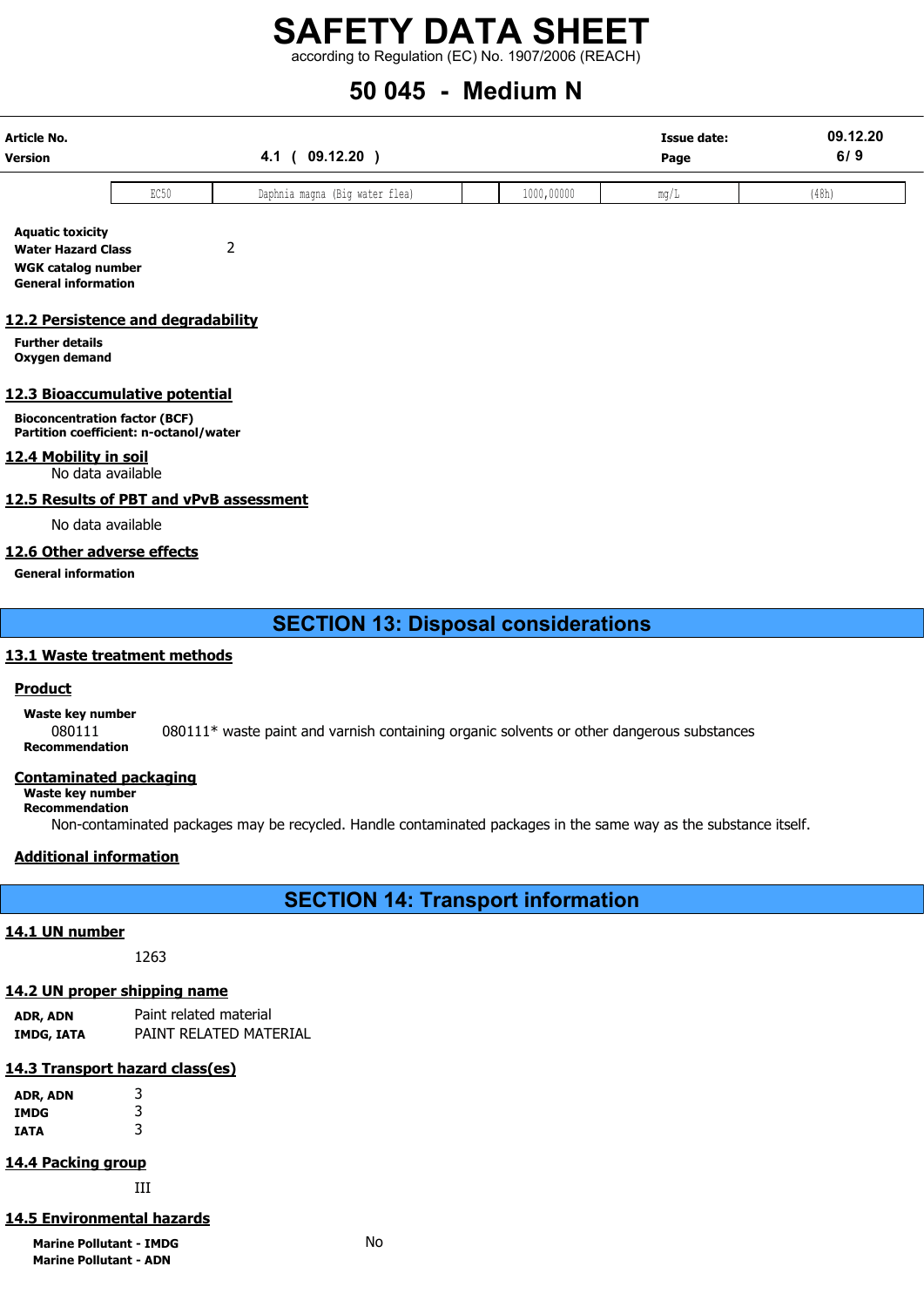according to Regulation (EC) No. 1907/2006 (REACH)

# 50 045 - Medium N

| Article No.<br><b>Version</b>                     | 4.1 ( 09.12.20 )           | <b>Issue date:</b><br>Page | 09.12.20<br>7/9 |
|---------------------------------------------------|----------------------------|----------------------------|-----------------|
| 14.6 Special precautions for user                 |                            |                            |                 |
| <b>Land transport (ADR/RID)</b>                   |                            |                            |                 |
| <b>Code: ADR/RID</b>                              | F <sub>1</sub>             |                            |                 |
| Kemmler-number                                    | 30                         |                            |                 |
| <b>Hazard label ADR</b>                           | 3                          |                            |                 |
| <b>Limited quantities</b>                         | 5L                         |                            |                 |
| <b>Contaminated packaging: Instructions</b>       | P001 - IBC03 - LP01 - R001 |                            |                 |
| <b>Contaminated packaging: Special provisions</b> | PP <sub>1</sub>            |                            |                 |
| Special provisions for packing together           | <b>MP19</b>                |                            |                 |
| <b>Portable tanks: Instructions</b>               | T <sub>2</sub>             |                            |                 |
| <b>Portable tanks: Special provisions</b>         | TP1 - TP29                 |                            |                 |
| <b>Tank coding</b>                                | <b>LGBF</b>                |                            |                 |
| <b>Tunnel restriction</b>                         | D/E                        |                            |                 |
| <b>Remarks</b>                                    |                            |                            |                 |
| EQ                                                | E <sub>1</sub>             |                            |                 |
| <b>Special provisions</b>                         | $163 - 367 - 650$          |                            |                 |
| Sea transport (IMDG)                              |                            |                            |                 |
| <b>EmS</b>                                        | $F-E$ , S-E                |                            |                 |
| <b>Special provisions</b>                         | 163 - 223 - 367 - 955      |                            |                 |
| <b>Limited quantities</b>                         | 5L                         |                            |                 |
| <b>Contaminated packaging: Instructions</b>       | P001 - LP01                |                            |                 |
| <b>Contaminated packaging: Special provisions</b> | PP <sub>1</sub>            |                            |                 |
| <b>IBC: Instructions</b>                          | IBC03                      |                            |                 |
| <b>IBC: Provisions</b>                            | $\blacksquare$             |                            |                 |
| <b>Tank instructions IMO</b>                      | $\blacksquare$             |                            |                 |
| <b>Tank instructions UN</b>                       | T <sub>2</sub>             |                            |                 |
| <b>Tank instructions Special provisions</b>       | TP1 - TP29                 |                            |                 |
| <b>Stowage and segregation</b>                    | category A                 |                            |                 |
| <b>Properties and observations</b>                |                            |                            |                 |
| <b>Remarks</b>                                    |                            |                            |                 |
| EQ                                                | E <sub>1</sub>             |                            |                 |
|                                                   |                            |                            |                 |
| <b>Air transport (IATA-DGR)</b>                   |                            |                            |                 |
| <b>Hazard</b>                                     | Flammable Liquid           |                            |                 |
| Passenger                                         | 355 (60L)                  |                            |                 |
| Passenger LQ                                      | Y344 (10L)                 |                            |                 |
| Cargo                                             | 366 (220L)                 |                            |                 |
| <b>ERG</b>                                        | 3L                         |                            |                 |
| <b>Remarks</b>                                    |                            |                            |                 |
| EQ                                                | E1                         |                            |                 |
| <b>Special Provisioning</b>                       | A192                       |                            |                 |
|                                                   |                            |                            |                 |

### 14.7 Transport in bulk according to Annex II of MARPOL 73/78 and the IBC Code

No data available

# SECTION 15: Regulatory information

#### 15.1 Safety, health and environmental regulations/legislation specific for the substance or mixture

#### National regulations

#### Europe

Contents of VOC [%] Contents of VOC [g/L] Further regulations, limitations and legal requirements

#### **Germany**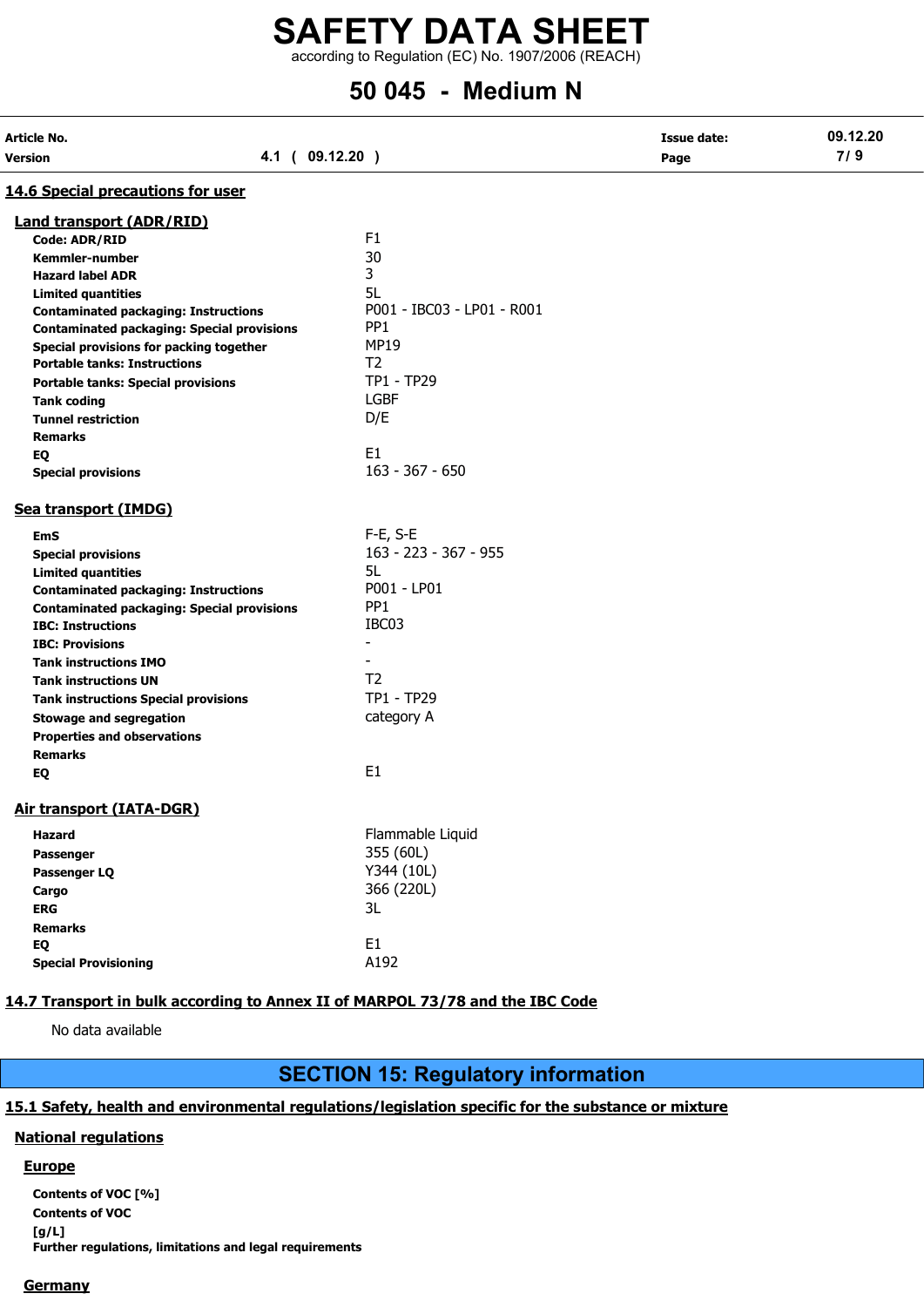according to Regulation (EC) No. 1907/2006 (REACH)

# 50 045 - Medium N

| Article No.    |                 | <b>Issue date:</b> | 09.12.20 |
|----------------|-----------------|--------------------|----------|
| <b>Version</b> | 09.12.20<br>4.1 | Page               | 8/9      |

Storage class Water Hazard Class 2

WGK catalog number

Incident regulation

Information on working limitations

Further regulations, limitations and legal requirements

#### **Denmark**

Further regulations, limitations and legal requirements

#### **Hungary**

Further regulations, limitations and legal requirements

#### Great Britain

Further regulations, limitations and legal requirements

#### Switzerland

Contents of VOC [%]

 $~\sim 61 \%$ Further regulations, limitations and legal requirements

#### USA

Further regulations, limitations and legal requirements Federal Regulations State Regulations

#### Canada

Further regulations, limitations and legal requirements

#### 15.2 Chemical Safety Assessment

## SECTION 16: Other information

#### Further information

| <b>Hazard statements (CLP)</b> | H226 Flammable liquid and vapour.                       |
|--------------------------------|---------------------------------------------------------|
|                                | H304 May be fatal if swallowed and enters airways.      |
|                                | H336 May cause drowsiness or dizziness.                 |
|                                | H412 Harmful to aguatic life with long lasting effects. |

#### Further information

This information is abased on our current state of knowledge and describes the security standards applicable to our product for the purpose provided. The information provided here does not constitute a legally binding warranty of specific characteristics or of suitability for a specific application use of the product is thus to be adapted to the user's special conditions and checked by preliminary tests. We are thus unable to guarantee product characteristics or accept an liability for damage arising in connection with the use of our products.

#### Literature

For abbreviations and acronyms, see: ECHA Guidance on information requirements and chemical safety assessment, chapter R.20 (Table of terms and abbreviations).

#### Reason of change

#### Additional information